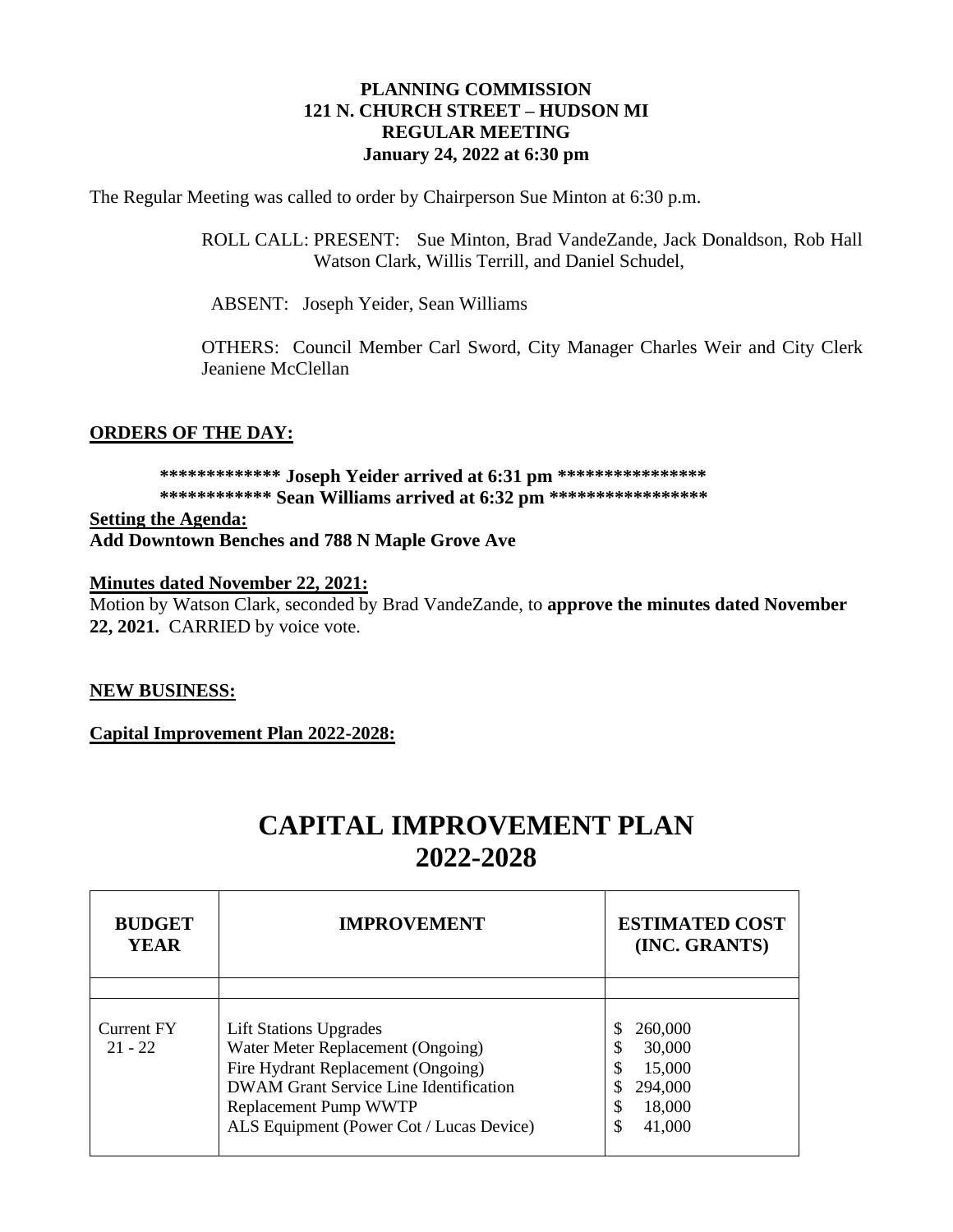| $22 - 23$ | <b>Cemetery Expansion Development</b><br><b>Street Signage Replacement</b><br><b>Local Street Improvements</b><br>Water Meter Replacement (Ongoing)<br>New Ambulance or Loan Pay Off of Ambulances<br>3 Phase 40 K W Generator<br>Lead Service Line Identification (Grant Funded)<br>Fire Station Sinking Floor repair | 20,000<br>\$<br>\$<br>10,000<br>\$<br>19,000<br>\$<br>15,000<br>\$<br>160,000-170,000<br>\$<br>40,000<br>\$<br>300,000<br>\$<br>20,000 |
|-----------|------------------------------------------------------------------------------------------------------------------------------------------------------------------------------------------------------------------------------------------------------------------------------------------------------------------------|----------------------------------------------------------------------------------------------------------------------------------------|
| $23 - 24$ | N Maple Grove Reconstruction Design (Phase 2)<br><b>New Patrol Vehicle</b><br>Water Meter Replacement (ongoing)<br><b>Local Street Improvements</b><br>Lead Service Line Replacement I.D. (Grant)                                                                                                                      | 150,000<br>\$<br>\$<br>50,000<br>\$<br>15,000<br>\$<br>19,000<br>300,000<br>S                                                          |
| $24 - 25$ | N Maple Grove Reconstruction (Phase 2)<br>Water Meter Replacement (finish)<br><b>Local Street Improvements</b><br>Lead Service Line Replacement I.D. (Grant)                                                                                                                                                           | \$1,000,000<br>\$<br>15,000<br>\$<br>50,000<br>\$<br>300,000                                                                           |
| $25 - 26$ | N Maple Grove Reconstruction (Phase 3) Design/Eng<br>DPW Dump Truck Replacement<br>Lead Service Line Replacement<br><b>Local Street Improvements</b>                                                                                                                                                                   | \$<br>80,000<br>\$<br>150,000<br>\$<br>\$<br>50,000                                                                                    |
| $26 - 27$ | Lead Service Line Replacement<br><b>Local Street Improvements</b>                                                                                                                                                                                                                                                      | \$<br>\$<br>50,000                                                                                                                     |
| $26 - 27$ | Lead Service Line Replacement<br><b>Local Street Improvements</b>                                                                                                                                                                                                                                                      | \$<br>\$<br>50,000                                                                                                                     |

Approved by City of Hudson Planning Commission on January 24, 2022

**Capital Improvement Plan 2022-2028:**

Motion by Watson Clark, seconded by Will Terrill, to **approve the Capital Improvement Plan 2022- 2028 as amended and forward to Council.** CARRIED by voice vote.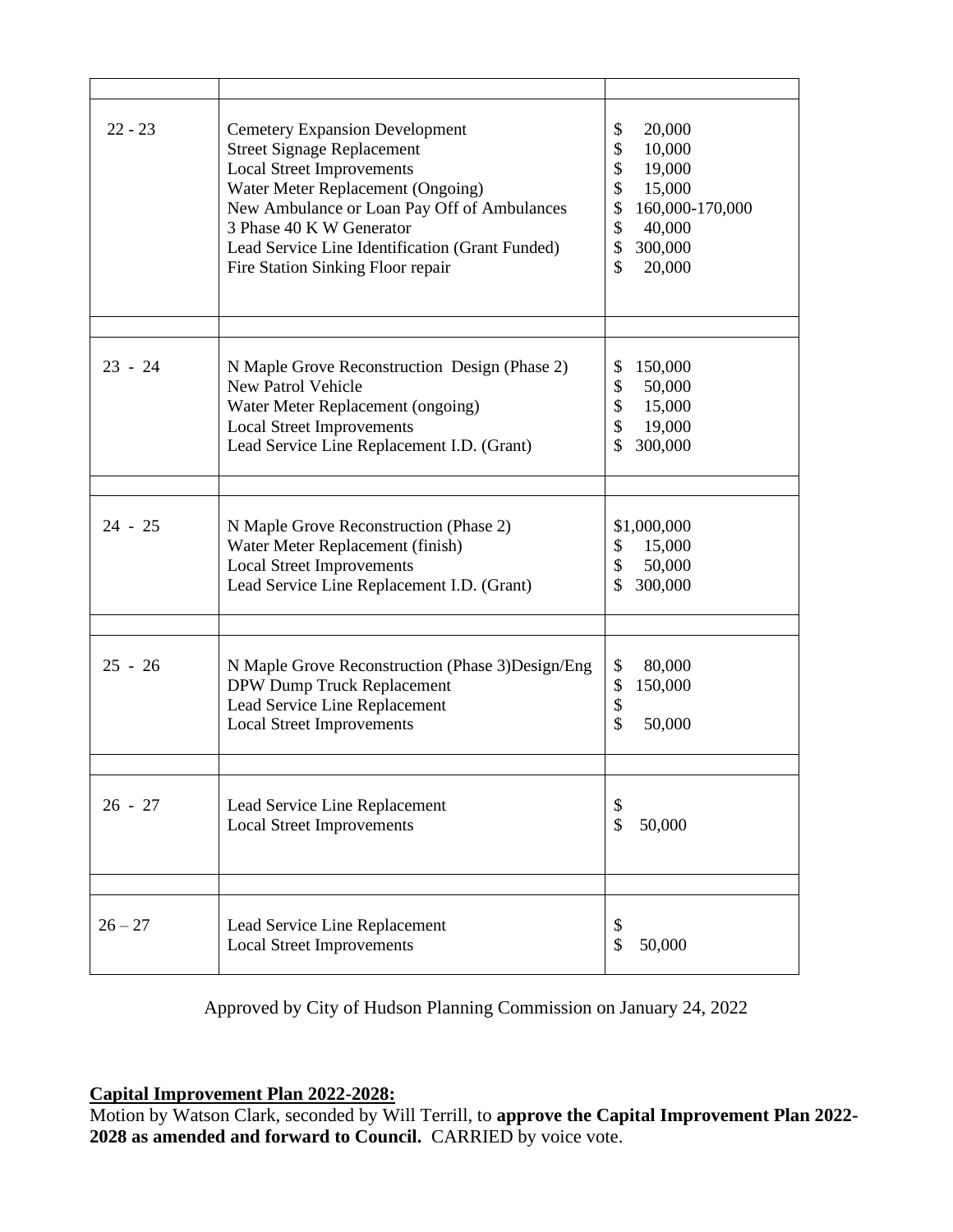#### **Down Town Benches:**

The students at CSI here in Hudson would like to build four benches for the downtown area for people to sit on. They would be there during the spring, summer, and fall months but store them in the winter months to clean the sidewalks from snow.

Chair person Sue Minton would like for them to make sure they have a back to them.

Motion by Will Terrill, seconded by Sean Williams, to **approve for CSI students to build four benches with backs for the downtown area.** CARRIED by voice vote.

#### **788 N Maple Grove Avenue:**

The residents at 788 N Maple Grove will be tearing down their house and replacing it with a modular home. During the tear down they would like to be able to stay in a travel trailer on their property.

The commissioners have asked for the owners of 788 N Maple Grove to come back at the February meeting since they have more questions about the process.

## **VISITORS BEFORE COMMISSION:**

There were no visitors before Commission.

## **CITY MANAGER'S REPORT:**

- Jay Best, Jeff Vanderlooven and Charles Weir met with Jones & Henry on the Wednesday, January 12<sup>th</sup>, to start the Drinking Water Asset Management (DWAM) Grant work. The random list of the 187 locations to identify lead and copper service lines has been generated. Letters will be drafted and sent to the homeowners and businesses where the work will be done. DPW will be making contact with the owners to identify the service line materials inside of the homes and businesses as required by the grant.
- Linda Cross and Charles Weir met with Bob Wendt and Phoebie Mier from the Lenawee County Economic Crimes Unit to discuss the move forward with the City Income Tax violation again. This will be a more economical way of dealing with non-filers and collecting outstanding City Income Tax due to the City. Linda is currently showing an outstanding balance of \$40,000.00 owed. We anticipate more once we get caught up.
- City Manager will be meeting with City Hall Staff along with Brandon Hudson Mike Sessions about the work flow and duties at City Hall. Over the past four months it is clear that four full time employees in the City Hall is not adequate for the work load. We will be looking at options to solve the issue.
- City Manager sent out emails to the Michigan Treasury checking the status of the City's Corrective Action Plan and the Deficit Elimination Plans. The State is asking for more information.
- The City has an opening on the Board of Review that needs to be filled. We are currently advertising to fill the vacancy. The City is supposed to have three members on the Board of Review but can legally function with two.

## **COMMISSION COMMENTS:**